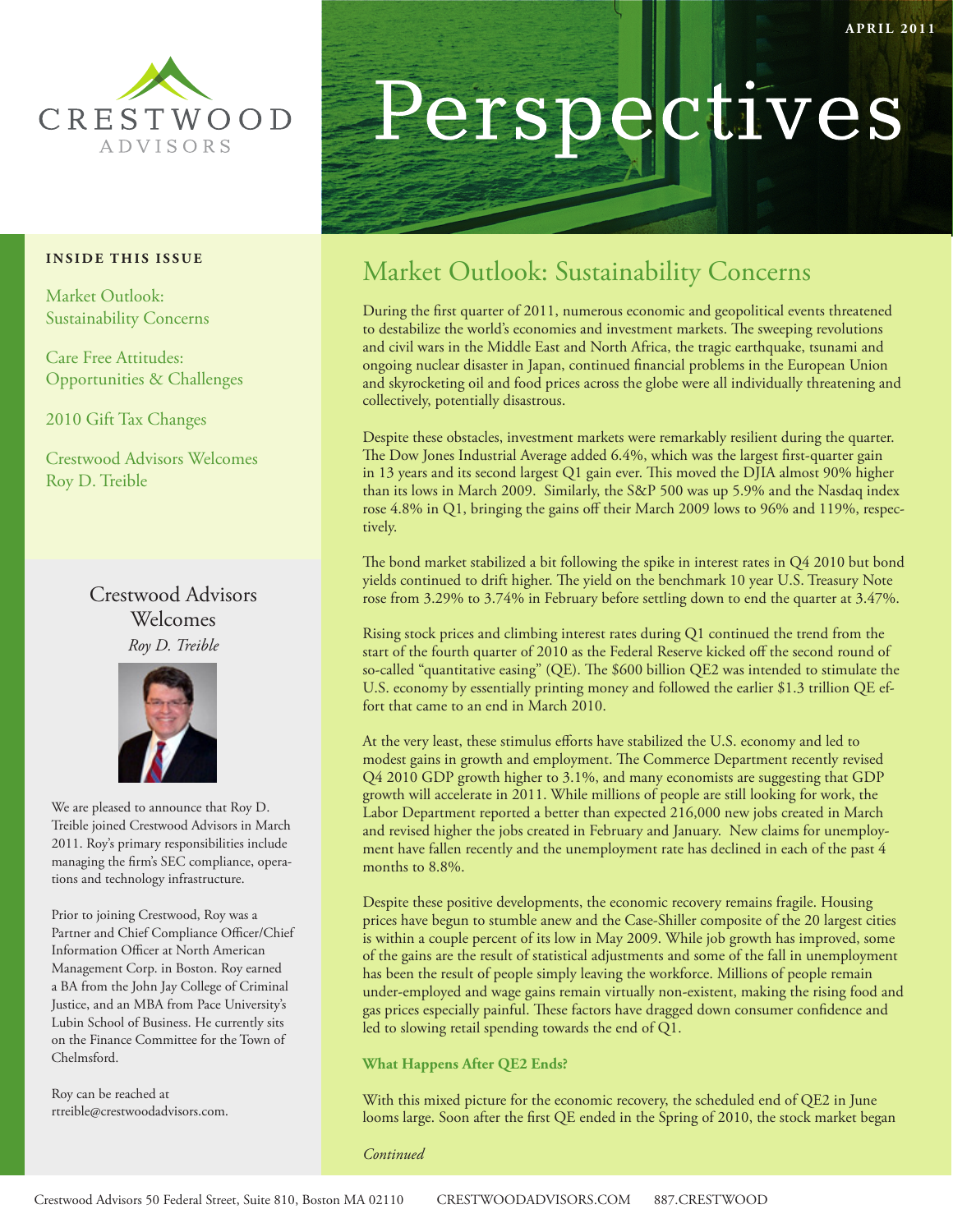

## Market Outlook

to stumble and eventually fell 15% from April to June of last year amid talk of a double-dip recession. It was only after the Fed hinted at plans for another round of stimulus in late summer 2010, that the stock market began to recover. The rapid ascent of stock prices since last fall has led broad stock market valuations higher and, in our view, has increased the vulnerability of many stocks should the economic recovery not be self-sustaining once QE2 has stopped.

#### **Inflation Looming?**

In the meantime, increasing demand resulting from the recovering global economy has led to a sharp rise in commodity prices and renewed fears of broader inflation. Since the start of QE2, the consumer price index (CPI) is running at over 5% on an annualized basis.



Producer prices have also risen sharply and are up almost 40% in the past six months. This essentially signals future inflation as companies have to choose between protecting market share by absorbing rising costs or risking market share to protect margins by raising prices. Despite the struggling consumer, many companies are trying to raise prices to offset at least some of their rising costs. Companies like Kimberly Clark, Hershey's, Colgate, Proctor & Gamble and others have all announced prices increases of 5-7% in the past few weeks. This was no doubt the reason that Wal-Mart's head of U.S. operations was quoted as saying that they believe that inflation is "going to be serious" later this year.

So far, the Fed seems unconcerned by the rising costs of everyday budget items for most households (i.e. food, gas, consumer staples) and has insisted that "core" inflation (that is without the impact of food & energy costs), is well contained and not a threat to the economy. In a March 11th public Q&A session, New York Fed President William Dudley awkwardly showed just how tone deaf the Fed seems to be when said how the new iPad2 is an example of the lack of inflation since it was released with many more bells and

whistles yet was available for the same price as the lesserfeatured original iPad. This led one audience participant to sarcastically highlight how he could not eat an iPad!

#### **Impact on Profit Margins**

These inflationary pressures are adding to our concerns about the sustainability of corporate profits. Over the past few years, corporations have aggressively reduced costs, largely through layoffs and deferring capital spending. As a result, earnings growth has been strong and profit margins are near record highs.



Rising costs threaten these margins and especially in the current tough economic climate, most companies simply cannot raise prices fast enough to offset the rising costs. We met with a client recently who runs a successful manufacturing business north of Boston and cotton is his largest raw material. Cotton prices have recently hit record highs of over \$2.25 per pound, which is up 40% over the past few months and up over 170% in the past year. This client is one of the fortunate business people to be able to raise prices but even with a recent price increase of 20%, his profit margins will no doubt decline given the spike in one of his largest input costs. Already, companies such as Nike, Federal Express and Delta Airlines have cited rising commodity and other costs as factors in disappointing earnings results.

The ongoing tragedy in Japan could further threaten the profitability of some companies. Not only will there be at least a short-term drop in demand coming from the world's third largest economy but there will likely be an even bigger impact from the disruption in the supply chain for electronic components and other goods. Sony makes 10% of the world's laptop batteries and manufacturers in Japan produce 30% of global flash memory, 20% of semi-conductors and 40% of electronic components. Fears of scarcity of these items have already driven prices higher, erasing the benefits to profit margins from their previously falling prices. Likewise, parts

#### *Continued*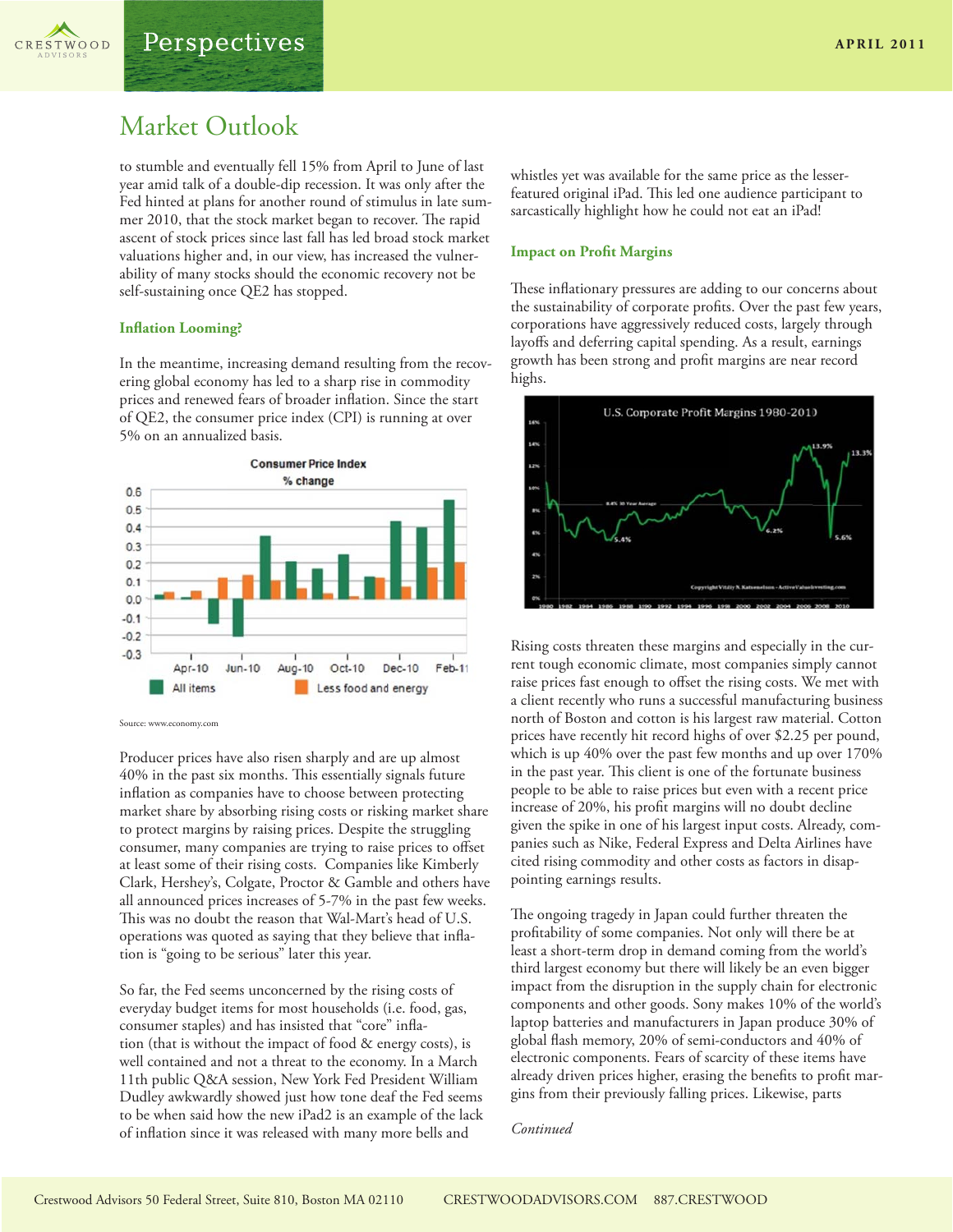shortages have led automakers from around the world to shut down production lines, which will likely negatively impact future GDP growth.

#### **So What Are We Doing?**

With current stock market valuations implying continued robust profit growth and the end of QE2 drawing near, falling profit margins are indeed a big concern and something to which we are paying close attention. We have been building declining profit margins into our scenario analysis for the companies we're considering for purchase and we continue to insist on a wide "margin of safety" to our estimate of intrinsic value given the uncertain path of the evolving recovery. We remain biased towards finding attractively valued companies with global revenue sources, achievable earnings growth, unencumbered balance sheets and the opportunity for dividend growth. With significant problems remaining in both residential and commercial real estate and our views of ongoing challenges for consumers, we continue to avoid money center lending banks and those businesses we deem too dependent on the resurgence of consumer spending.

ing markets, with a particular emphasis on Asia (ex-Japan) and Brazil. While the pace of economic growth will ebb and flow, it is our belief that the tide of industrialization and rising middle class consumerism in many emerging economies is long-lived and irreversible, providing a terrific long-term growth opportunity.

We continue to position bond portfolios to protect against the ongoing threat of higher interest rates. This includes not only emphasizing shorter-duration portfolios but also maintaining exposure to floating rate bank loans and non-dollar international and emerging market bonds, both of which are likely to continue to benefit from rising rates and a weakening U.S. dollar.

In sum, while we are encouraged by the stabilizing U.S. and global economy, we are concerned about sustaining current valuations given the risks of eroding profit margins and the ending of the QE2 stimulus. Therefore, we continue to pursue a diversified portfolio strategy, preferring to remain fairly defensive in structuring portfolios and in our analysis and evaluation of individual companies.

We strive to broaden exposure to the faster-growing emerg-

#### Care Free Attitudes: Opportunities and Challenges

The S&P 500 is up almost 100% from its March 2009 lows, US private employers added over 226,000 jobs during the month of March 2011 and optimism about the US economy and corporate profits has returned. The past several months have been good, if not great, for stocks, and it has led to an almost care free feeling on Wall Street. For many, the financial crisis of 2008-2009 is a distant memory and permanent lessons from that incredibly challenging time may be few and far between.

One of the most remarkable aspects of the two year rally for the S&P 500 has been the lack of a meaningful correction. The only pull back of 15% or more came during the April 2010 to July 2010 time frame. Other than that, the move has largely been straight up. However, the S&P 500 is still over 10% below its peak in early 2000. This is stark reminder that valuation (the S&P 500 was trading at close to 30x trailing earnings in early 2000) is one of the most critical aspects to generating positive absolute returns in the stock market.

As the S&P 500 valuation has moved up, the prospect for strong absolute returns has decreased. In a presentation recently released by Grantham, Mayo, van Otterloo (GMO), entitled "Waiting for the Fat Pitch, or, the Joy of Cash" (February 2011), GMO cites its expectation for mediocre returns for the broader stock market over the next seven years. This reflects above average valuations and a market that is reflecting an optimistic outlook.

As the recent tragedy in Japan and the ongoing hostilities in the Middle East have proven, the future is always uncertain and likely to come with its share of challenges. If GMO is correct, future returns for the S&P are likely to be challenging and investment decisions made today should come with a fair amount of caution. While we approach the current market environment with a large degree of caution, we continue to find some attractive investment prospects. Two of the more attractive investment opportunities today appear to be in high quality US equities and emerging market equities. High quality US equities are attractive due to healthy growth prospects, strong balance sheets, above average dividend yields and impressive free cash flow. Many of these high quality names trade at multiples well below the S&P 500, despite historically trading at healthy premiums (typically around a 20% premium). Emerging markets are compelling as valuations are attractive from an historical perspective, growth prospects are sound and balance sheets are healthy.

Specific examples of high quality US equities are Johnson & Johnson (JNJ), Exxon Mobil (XOM), Travelers (TRV) and Microsoft (MSFT). Despite the fact that these companies generate very high returns, the stocks are trading at discounts relative to the S&P 500 and historic levels. In emerging markets, Brazil, China and Korea are trading at substantial discounts to the US and select developed markets.

*Continued*